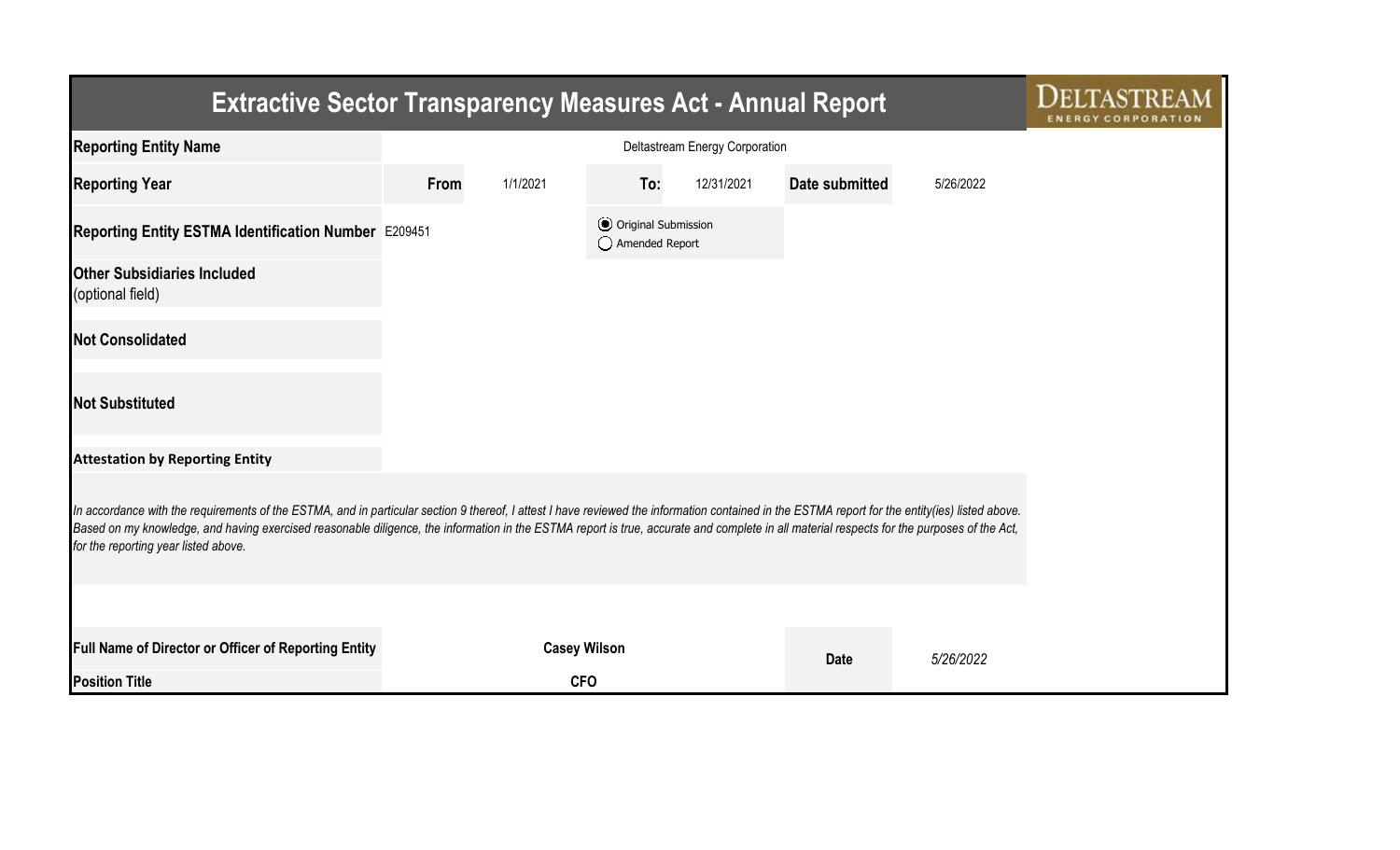| <b>Extractive Sector Transparency Measures Act - Annual Report</b>                                                                                                               |                                                    |                                                                                                                                                                                                                                                                                                                                                                                                                                                              |                                                         |            |           |                                   |                |                  |                                               |                               |                                                                                                |  |  |
|----------------------------------------------------------------------------------------------------------------------------------------------------------------------------------|----------------------------------------------------|--------------------------------------------------------------------------------------------------------------------------------------------------------------------------------------------------------------------------------------------------------------------------------------------------------------------------------------------------------------------------------------------------------------------------------------------------------------|---------------------------------------------------------|------------|-----------|-----------------------------------|----------------|------------------|-----------------------------------------------|-------------------------------|------------------------------------------------------------------------------------------------|--|--|
| <b>Reporting Year</b><br><b>Reporting Entity Name</b><br><b>Reporting Entity ESTMA</b><br><b>Identification Number</b><br><b>Subsidiary Reporting Entities (if</b><br>necessary) | From:                                              | 1/1/2021                                                                                                                                                                                                                                                                                                                                                                                                                                                     | To:<br><b>Deltastream Energy Corporation</b><br>E209451 | 12/31/2021 |           | <b>Currency of the Report CAD</b> |                |                  |                                               |                               |                                                                                                |  |  |
| <b>Payments by Payee</b>                                                                                                                                                         |                                                    |                                                                                                                                                                                                                                                                                                                                                                                                                                                              |                                                         |            |           |                                   |                |                  |                                               |                               |                                                                                                |  |  |
| <b>Country</b>                                                                                                                                                                   | Payee Name <sup>1</sup>                            | Departments, Agency, etc<br>within Payee that Received<br>Payments <sup>2</sup>                                                                                                                                                                                                                                                                                                                                                                              | <b>Taxes</b>                                            | Royalties  | Fees      | <b>Production Entitlements</b>    | <b>Bonuses</b> | <b>Dividends</b> | Infrastructure<br><b>Improvement Payments</b> | Total Amount paid to<br>Payee | Notes <sup>34</sup>                                                                            |  |  |
| Canada - Alberta                                                                                                                                                                 | Government of Alberta                              |                                                                                                                                                                                                                                                                                                                                                                                                                                                              |                                                         | 20,090,000 | 1,030,000 |                                   |                |                  |                                               |                               | 21,120,000 Royalties - Includes \$290K of paid-in-<br>kind royalties valued at realized prices |  |  |
| Canada - Alberta                                                                                                                                                                 | <b>Municipal District Of Lesser</b><br>Slave River |                                                                                                                                                                                                                                                                                                                                                                                                                                                              | 470,000                                                 |            | 60,000    |                                   |                |                  |                                               | 530,000                       |                                                                                                |  |  |
|                                                                                                                                                                                  |                                                    |                                                                                                                                                                                                                                                                                                                                                                                                                                                              |                                                         |            |           |                                   |                |                  |                                               |                               |                                                                                                |  |  |
|                                                                                                                                                                                  |                                                    |                                                                                                                                                                                                                                                                                                                                                                                                                                                              |                                                         |            |           |                                   |                |                  |                                               |                               |                                                                                                |  |  |
|                                                                                                                                                                                  |                                                    |                                                                                                                                                                                                                                                                                                                                                                                                                                                              |                                                         |            |           |                                   |                |                  |                                               |                               |                                                                                                |  |  |
|                                                                                                                                                                                  |                                                    |                                                                                                                                                                                                                                                                                                                                                                                                                                                              |                                                         |            |           |                                   |                |                  |                                               |                               |                                                                                                |  |  |
|                                                                                                                                                                                  |                                                    |                                                                                                                                                                                                                                                                                                                                                                                                                                                              |                                                         |            |           |                                   |                |                  |                                               |                               |                                                                                                |  |  |
|                                                                                                                                                                                  |                                                    |                                                                                                                                                                                                                                                                                                                                                                                                                                                              |                                                         |            |           |                                   |                |                  |                                               |                               |                                                                                                |  |  |
|                                                                                                                                                                                  |                                                    |                                                                                                                                                                                                                                                                                                                                                                                                                                                              |                                                         |            |           |                                   |                |                  |                                               |                               |                                                                                                |  |  |
|                                                                                                                                                                                  |                                                    |                                                                                                                                                                                                                                                                                                                                                                                                                                                              |                                                         |            |           |                                   |                |                  |                                               |                               |                                                                                                |  |  |
|                                                                                                                                                                                  |                                                    |                                                                                                                                                                                                                                                                                                                                                                                                                                                              |                                                         |            |           |                                   |                |                  |                                               |                               |                                                                                                |  |  |
|                                                                                                                                                                                  |                                                    |                                                                                                                                                                                                                                                                                                                                                                                                                                                              |                                                         |            |           |                                   |                |                  |                                               |                               |                                                                                                |  |  |
|                                                                                                                                                                                  |                                                    |                                                                                                                                                                                                                                                                                                                                                                                                                                                              |                                                         |            |           |                                   |                |                  |                                               |                               |                                                                                                |  |  |
|                                                                                                                                                                                  |                                                    |                                                                                                                                                                                                                                                                                                                                                                                                                                                              |                                                         |            |           |                                   |                |                  |                                               |                               |                                                                                                |  |  |
|                                                                                                                                                                                  |                                                    |                                                                                                                                                                                                                                                                                                                                                                                                                                                              |                                                         |            |           |                                   |                |                  |                                               |                               |                                                                                                |  |  |
|                                                                                                                                                                                  |                                                    |                                                                                                                                                                                                                                                                                                                                                                                                                                                              |                                                         |            |           |                                   |                |                  |                                               |                               |                                                                                                |  |  |
|                                                                                                                                                                                  |                                                    |                                                                                                                                                                                                                                                                                                                                                                                                                                                              |                                                         |            |           |                                   |                |                  |                                               |                               |                                                                                                |  |  |
|                                                                                                                                                                                  |                                                    |                                                                                                                                                                                                                                                                                                                                                                                                                                                              |                                                         |            |           |                                   |                |                  |                                               |                               |                                                                                                |  |  |
|                                                                                                                                                                                  |                                                    |                                                                                                                                                                                                                                                                                                                                                                                                                                                              |                                                         |            |           |                                   |                |                  |                                               |                               |                                                                                                |  |  |
| <b>Additional Notes:</b>                                                                                                                                                         |                                                    | All Payments reflect gross payments made by Deltastream Energy, including payments made on behalf of joint venture partners. Gross payments made by a joint venture partner on behalf of Deltastream Energy were also included<br>Departments and agencies for the Government of Alberta Payee include: Alberta Boiler Association, Alberta Energy, Alberta Energy Regulator, Alberta Environment and Parks and the Alberta Petroleum & Marketing Commission |                                                         |            |           |                                   |                |                  |                                               |                               |                                                                                                |  |  |